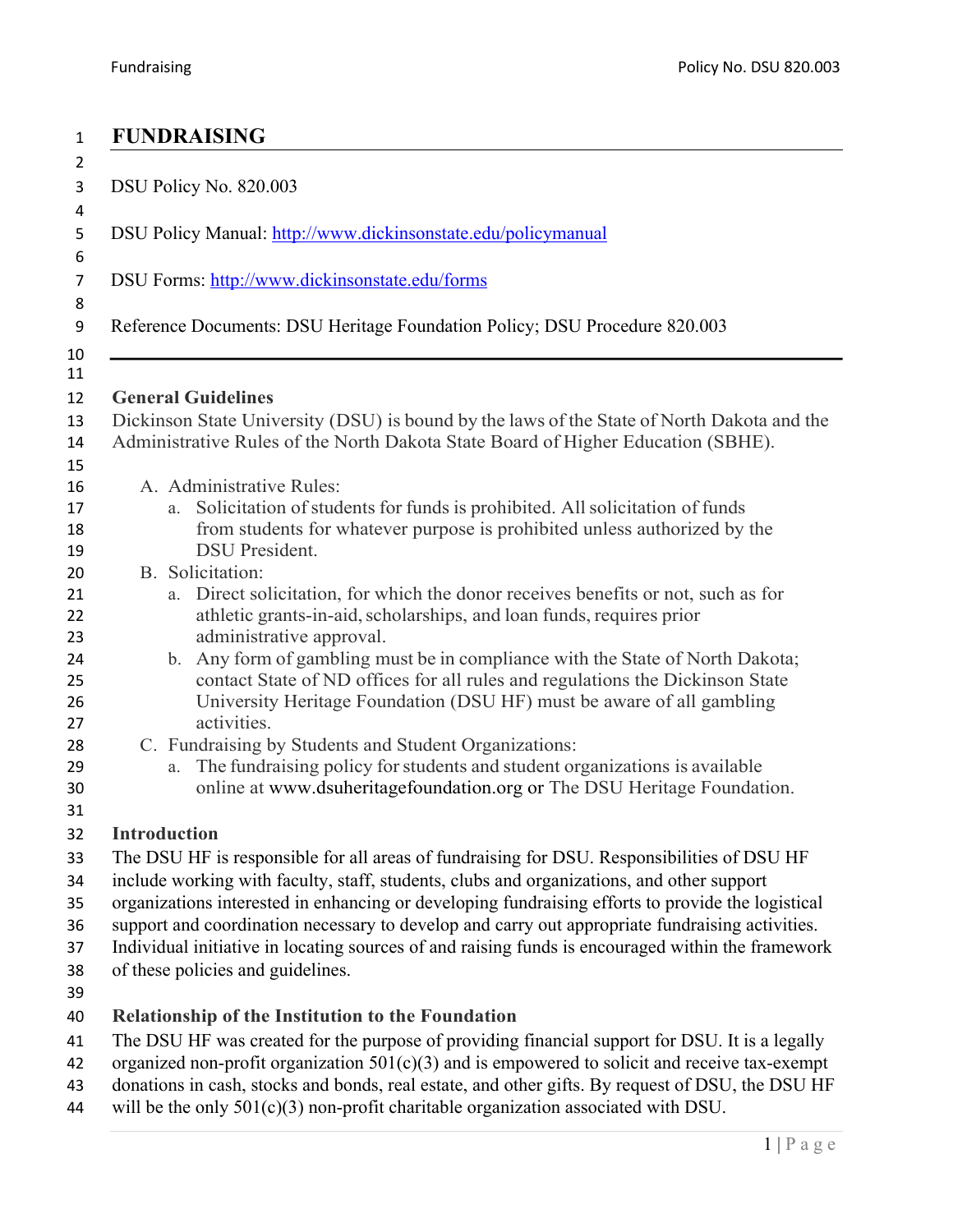- An Executive Committee is empowered by the Foundation's Bylaws to speak and make
- transactions for the trustees who manage the Foundation. Liaison and program support comes
- from DSU HF. The President of the University serves as an *ex-officio* non-voting member of the
- Foundation Executive Committee. The Foundation Executive Committee may establish
- committees responsible for carrying out fundraising efforts. Faculty/staff may be asked to serve
- in support roles for these subcommittees.
- 

# **FUNDRAISING POLICIES, PROCESS, AND GUIDELINES**

- The purposes of the DSU Fundraising Policies and Guidelines are: (1) to coordinate the
- many activities directed at fundraising by the units of DSU; (2) to clearly identify the
- relationship of DSU to the Foundation; (3) to maximize the effectiveness and efficiency of
- fundraising activities; and (4) to enhance the giving of funds to provide needed private
- resources to the institution.

# **Policy**

- A. All official institutional contacts with the Foundation Executive Committee will be made by or through the President of the University or designee.
- B. All fundraising activities associated with DSU will comply with the Bylaws, Foundation Gift Acceptance Policies and Planned Giving Guidelines.
- C. Applicable existing rulesfor fundraising by students and organizations shall apply outside of these policies.
- D. All fundraising is approved by the University, either the DSU President or an appointed person, and the DSU HF Development Committee and
- Executive Committee Board of Directors.

#### **Process**

- A. Proposals for major projects and campaigns are sent to the Office of the Provost of DSU, Athletic Director or Club and Organization representative. Proposals must include the following:
- a. Rationale
- b. Overall budget
- c. Sources of revenue private gifts, grants, etc.
- d. Duration of campaign or timeline
- e. Targeted constituents alumni, community, etc.
- f. Parties involved
- g. Marketing materials and resources needed
- B. The DSU HF and Development Committee or other designated committee will review proposals, gather additional information as needed, and submit a recommendation to the University President.
- 
- 
- 
- C. The University President reviews the studies and makes a final determination about its priorities.
- D. The University President then forwards his/her priorities to the DSU HF for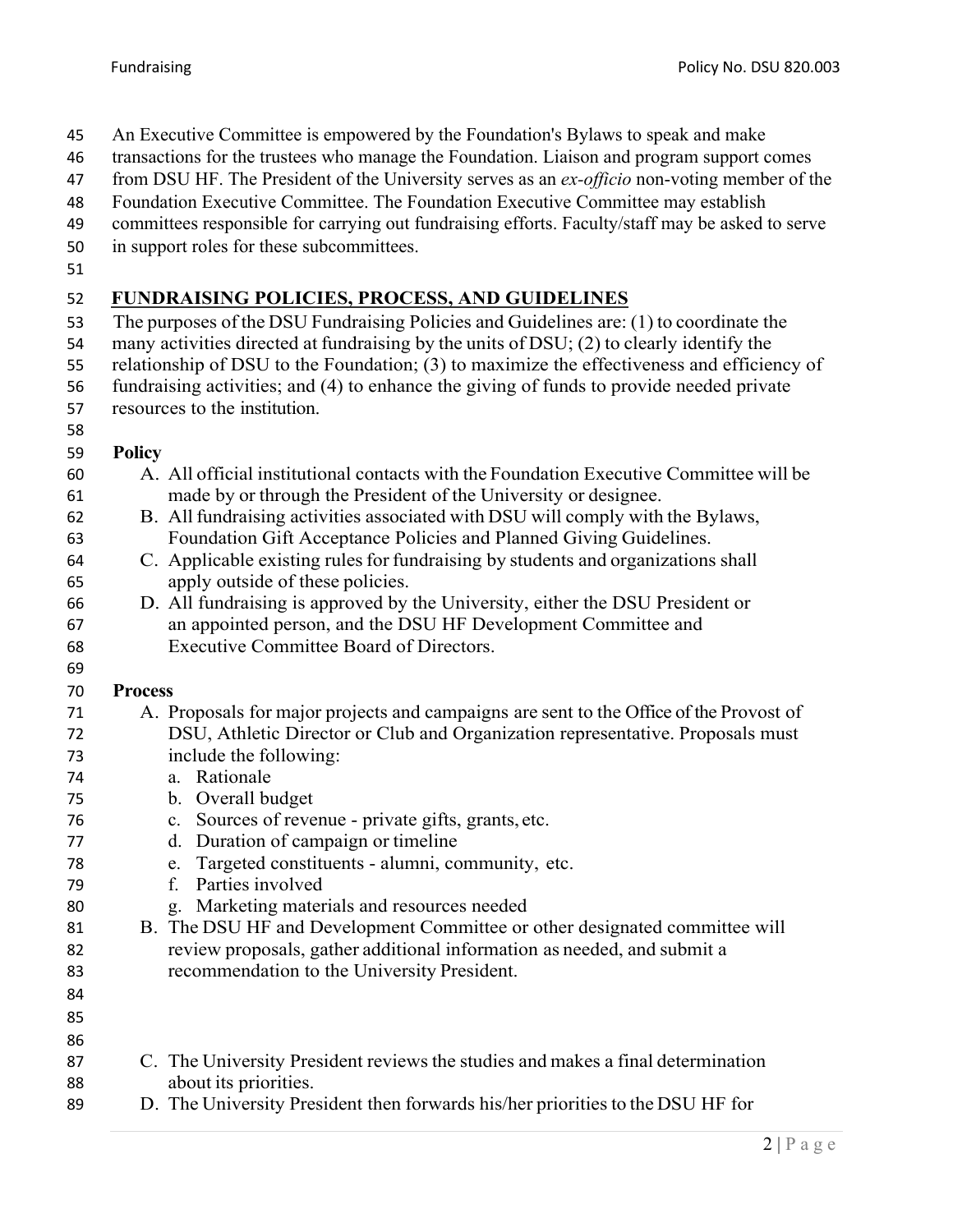| 90         | final approval and implementation.                                                             |
|------------|------------------------------------------------------------------------------------------------|
| 91         |                                                                                                |
| 92         | <b>Guidelines</b>                                                                              |
| 93         | A. Coordination of Requests for Funds and Donor Contacts                                       |
| 94         | It shall be the responsibility of DSU HF to serve as the coordinating agent to<br>a.           |
| 95         | the institution and to the Foundation for all fundraising programs and for all                 |
| 96         | solicitation of funds from private individuals, foundations, businesses,                       |
| 97         | corporations, and organizations.                                                               |
| 98         |                                                                                                |
| 99         | b. Any request or proposal to undertake a fundraising program or activity or to                |
| 100        | solicit contributions from individuals, foundations, businesses, corporations,                 |
| 101        | and organizations should be reviewed first through regular channels by the                     |
| 102        | appropriate School Dean or unit administrator, then submitted to DSU HF for                    |
| 103        | recommendation to the President.                                                               |
| 104        |                                                                                                |
| 105        | c. Proposals for major projects and campaigns are sent to DSU HF and should                    |
| 106        | include:                                                                                       |
| 107        | Rationale<br>$\mathbf{i}$ .                                                                    |
| 108        | ii. Budget                                                                                     |
| 109        | iii. Sources of revenue                                                                        |
| 110        | iv. Duration of campaign or timeline of event                                                  |
| 111        | v. Parties involved                                                                            |
| 112        | vi. Marketing materials and resources                                                          |
| 113        |                                                                                                |
| 114        | d. Programs to be coordinated by the staff of DSU HF or committees include:                    |
| 115        | All annual funding solicitations including: Academic, Athletic, Club or<br>1.                  |
| 116        | Organization.                                                                                  |
| 117        | ii. Other programs as designated by the Foundation to solicit financial support.               |
| 118        | iii. Fundraising efforts appealing to various University constituencies                        |
| 119        | regarding scholarships, memorial funds and/or other endowed funds.                             |
| 120        | iv. Raising private funds for the construction, expansion, or renovation of<br>DSU facilities. |
| 121<br>122 | v. Requests to private sources outside the normal grant-making process for the                 |
| 123        | funding of new or existing academic programs.                                                  |
| 124        | vi. All other programs to raise funds in the private sector.                                   |
| 125        |                                                                                                |
| 126        | B. Acceptance, Recording and Acknowledging of Gifts (to the University                         |
| 127        | directly, not received by the Foundation).                                                     |
| 128        | a. It shall be the responsibility of the staff of the DSU HF to officially record and          |
| 129        | process acknowledgement receipts of all gifts to DSU or any agency thereof,                    |
| 130        | including cash, pledges, securities, trusts, insurance policies, real estate, and              |
| 131        | other gifts-in- kind. The DSU HF staff shall maintain a complete and accurate                  |
| 132        | record of every donor to DSU. Donor anonymity will be protected whenever                       |
| 133        | desired by the donor.                                                                          |
|            |                                                                                                |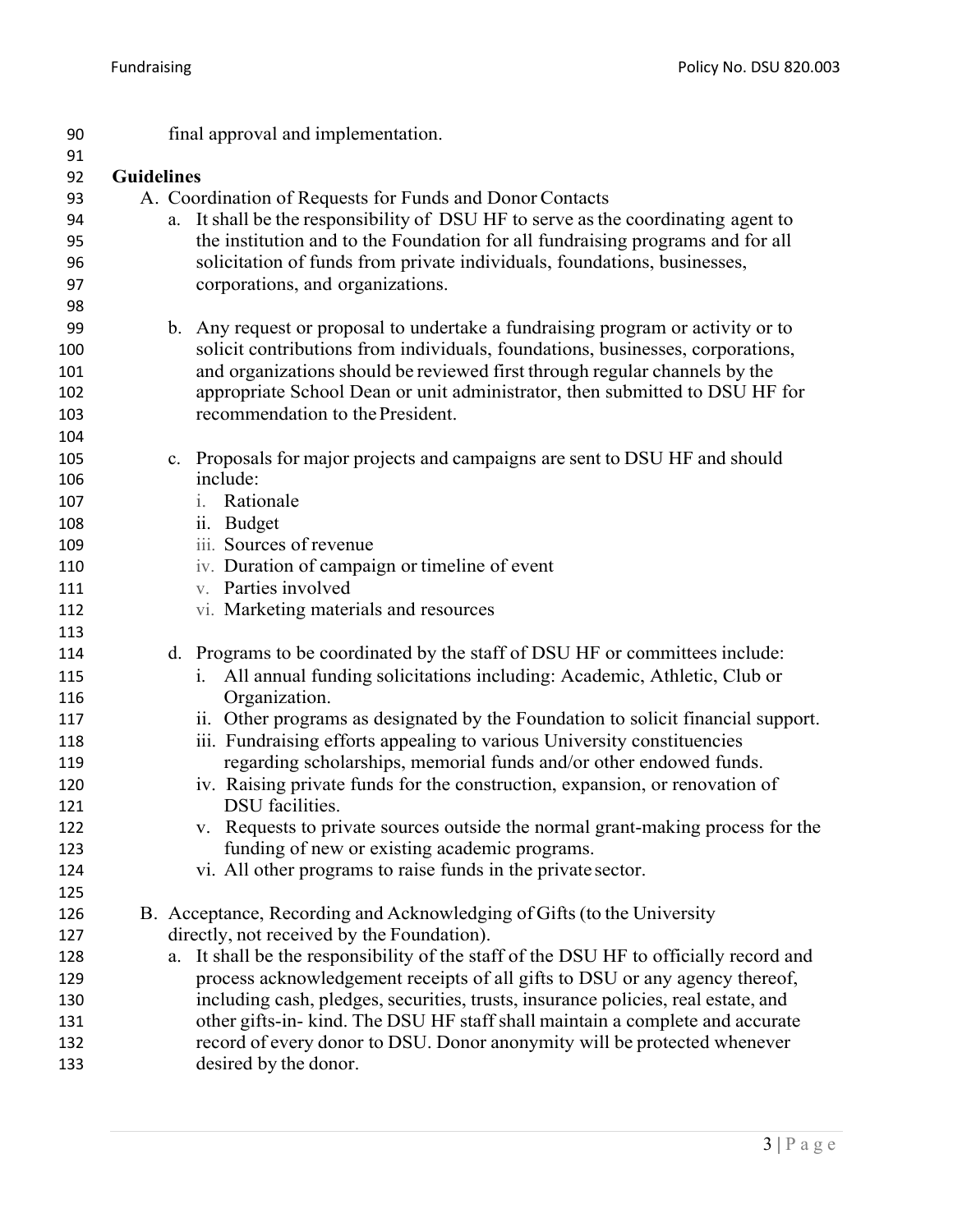| 134 | b. All gifts-in-kind and restricted gifts to DSU for its benefit will be reviewed by     |
|-----|------------------------------------------------------------------------------------------|
| 135 | the Office of the President in conjunction with the unit designated to receive the       |
| 136 | gift, as well as DSU HF as follows:                                                      |
| 137 | Gifts-in-kind (art objects, equipment, securities, real estate, etc.) will be            |
| 138 | reviewed with special care to ensure that acceptance will not involve                    |
| 139 | financial commitments in excess of budgeted items or other obligations the               |
| 140 | University will not be able to meet in the future. Consideration will be given           |
| 141 | to the cost of maintenance, cataloging, delivery, insurance, display, and any            |
| 142 | space requirements for exhibition or storage.                                            |
| 143 | Acceptance of restricted gifts, which impose legal obligations to comply                 |
| 144 | with terms established by a donor, will be carefully studied to ensure that              |
| 145 | the nature and extent of obligations are clearly understood. The terms of                |
| 146 | each restricted gift will be reviewed with the utmost care to ensure that they           |
| 147 | serve usefulness and desirable ends as defined by the University. If a gift is           |
| 148 | deemed unacceptable because of restrictions the donor has placed on its                  |
| 149 | use, the donor will be counseled to remove or modify the restrictions.                   |
| 150 |                                                                                          |
| 151 | C. Minimum Funding Requirements                                                          |
| 152 | DSU HF shall maintain up-to-date information as prescribed by the President              |
| 153 | pertaining to fundraising matters, including required fundraising levels for projects    |
| 154 | and campaigns.                                                                           |
| 155 |                                                                                          |
| 156 | D. Budget Formulation for Fundraising                                                    |
| 157 | The formulation of budgets for private fundraising projects is the responsibility of     |
| 158 | DSU HF as directed by the Office of the President.                                       |
| 159 |                                                                                          |
| 160 | E. Preparation of Fundraising Literature                                                 |
| 161 | Any literature, including brochures, booklets, and letters used to attract private funds |
| 162 | to DSU shall be coordinated through DSU HF so that the most accurate information         |
| 163 | appropriate to a particular fundraising effort is reflected. Accordingly, DSU HF will    |
| 164 | be responsible for establishing and maintaining a master calendar that incorporates      |
| 165 | the schedule of all fundraising mailing and solicitations.                               |
| 166 |                                                                                          |
| 167 | F. Report of Private Philanthropy                                                        |
| 168 | It shall be the responsibility of the DSU HF to establish and maintain prospect and      |
| 169 | resource files for the purpose of providing timely and relevant information about        |
| 170 | prospective individual donors, private foundations, and corporations.                    |
| 171 |                                                                                          |
| 172 | G. Involvement of Volunteers in Fundraising Efforts                                      |
| 173 | Whenever volunteers are to be involved in fundraising efforts, it shall be the           |
| 174 | responsibility of DSU HF to assist in the selection and recruitment of the volunteers    |
| 175 | and to provide them with the training and information required. The DSU HF will          |
| 176 | follow the DSU volunteer policy accepted by the President's Cabinet.                     |
| 177 | H. Identification and Coordination of Appeals to Corporations and Foundations            |
| 178 | It shall be the responsibility of DSU HF to coordinate with the institution and the      |
| 179 | Foundation the cultivation and solicitation of corporation and private foundations.      |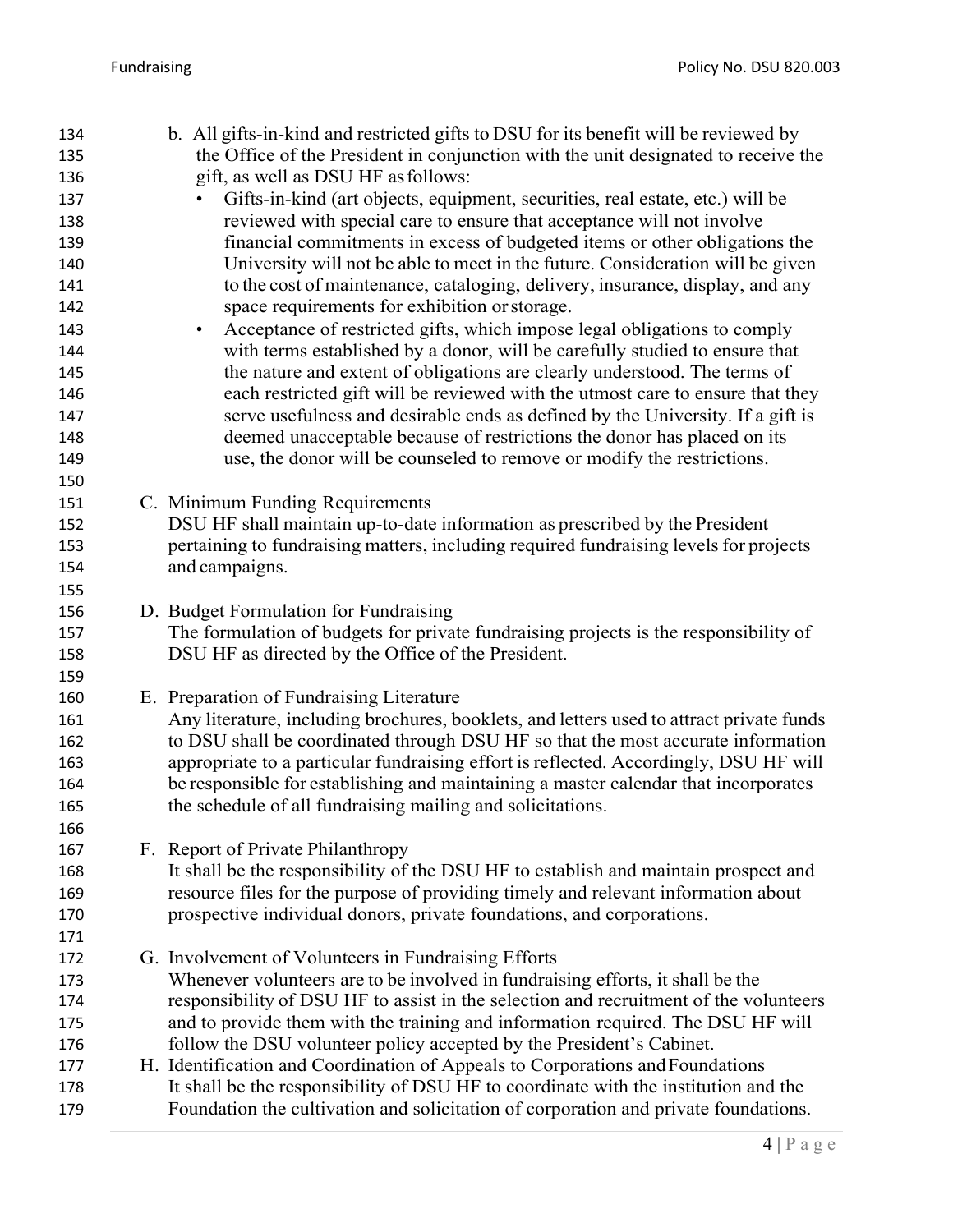| 180<br>181 | This coordination will ensure avoiding an inappropriate number of solicitations to<br>any single source of private corporate or foundation funds. |
|------------|---------------------------------------------------------------------------------------------------------------------------------------------------|
| 182        |                                                                                                                                                   |
| 183<br>184 | I. Public Statements Regarding Gifts to DSU<br>It shall be the responsibility of DSU HF, as directed by the Office of the President,              |
| 185        | to prepare all public statements concerning gifts to the institution or any units                                                                 |
| 186        | thereof. Statements should include the department designated in a restricted gift.                                                                |
| 187        |                                                                                                                                                   |
| 188        | <b>HOW TO RECEIVE THE UNRESTRICTED COMMITTEE FUNDS FROM DSU HF</b>                                                                                |
| 189        | The funds raised by the committee for DSU are extremely important. DSU HF asks that                                                               |
| 190        | the committee designate all funds prior to the event to prevent any confusion on how                                                              |
| 191        | dollars will be applied to a certain cause at DSU. DSU HF has "checks and balances" in                                                            |
| 192        | place to assure the dollars are protected at a high level. This includes an annual third-                                                         |
| 193        | party audit of the DSU HF, which becomes part of the DSU annual report. The DSU HF                                                                |
| 194        | must have two signatures to approve moving or spending any dollars from any account.                                                              |
| 195<br>196 | A. There are multiple signatures required to access the funds:                                                                                    |
| 197        | i. Approval from the sponsor of the event, which must be a DSU employee                                                                           |
| 198        | (i.e., committee chair, instructor, provost, advisor, coach, etc.). This must be                                                                  |
| 199        | in writing either in physical or digital form.                                                                                                    |
| 200        | ii. The supervisor of the event sponsor, which must be a DSU employee, will                                                                       |
| 201        | provide secondary approval. This must be in writing either in physical or                                                                         |
| 202        | digital form.                                                                                                                                     |
| 203        | The Executive Director, DSU HF, will give written approval, and dollars<br>$\overline{111}$ .                                                     |
| 204        | will be released for payment from the account.                                                                                                    |
| 205        | * Dollars raised by volunteers or DSU staff associated with scholarships cannot                                                                   |
| 206        | be transferred out of restricted scholarship funds. These dollars can only be                                                                     |
| 207        | applied to the specific scholarship set forth by the DSU President. Volunteers                                                                    |
| 208        | do not control any dollars and not allowed to request dollars to be transferred.                                                                  |
| 209        |                                                                                                                                                   |
| 210        | <b>FUNDRAISING ADVERTISING-SPONSORSHIPS</b>                                                                                                       |
| 211        | Selling advertisements to offset the cost of approved publications or University activities is                                                    |
| 212        | permitted under the following conditions:                                                                                                         |
| 213        |                                                                                                                                                   |
| 214        | A. Any individual or group desiring to sell advertisements to help defray the cost of                                                             |
| 215        | a publication or activity must have the approval of the DSU HF.                                                                                   |
| 216        | B. A written request for authorization to sell advertisements for a publication or                                                                |
| 217<br>218 | activity will be submitted to the DSU HF and will require the signature of the<br>Executive Director of the DSU HF.                               |
|            |                                                                                                                                                   |
| 219        |                                                                                                                                                   |
| 220<br>221 | C. Private individuals will not receive benefits associated with selling any advertising.                                                         |
| 222        | An example is that a salesperson may not receive a percentage of funds generated in                                                               |
| 223        | the case of selling advertisements.                                                                                                               |
| 224        | D. Prior to final publication, all advertisement copy should be reviewed and approved                                                             |
|            |                                                                                                                                                   |